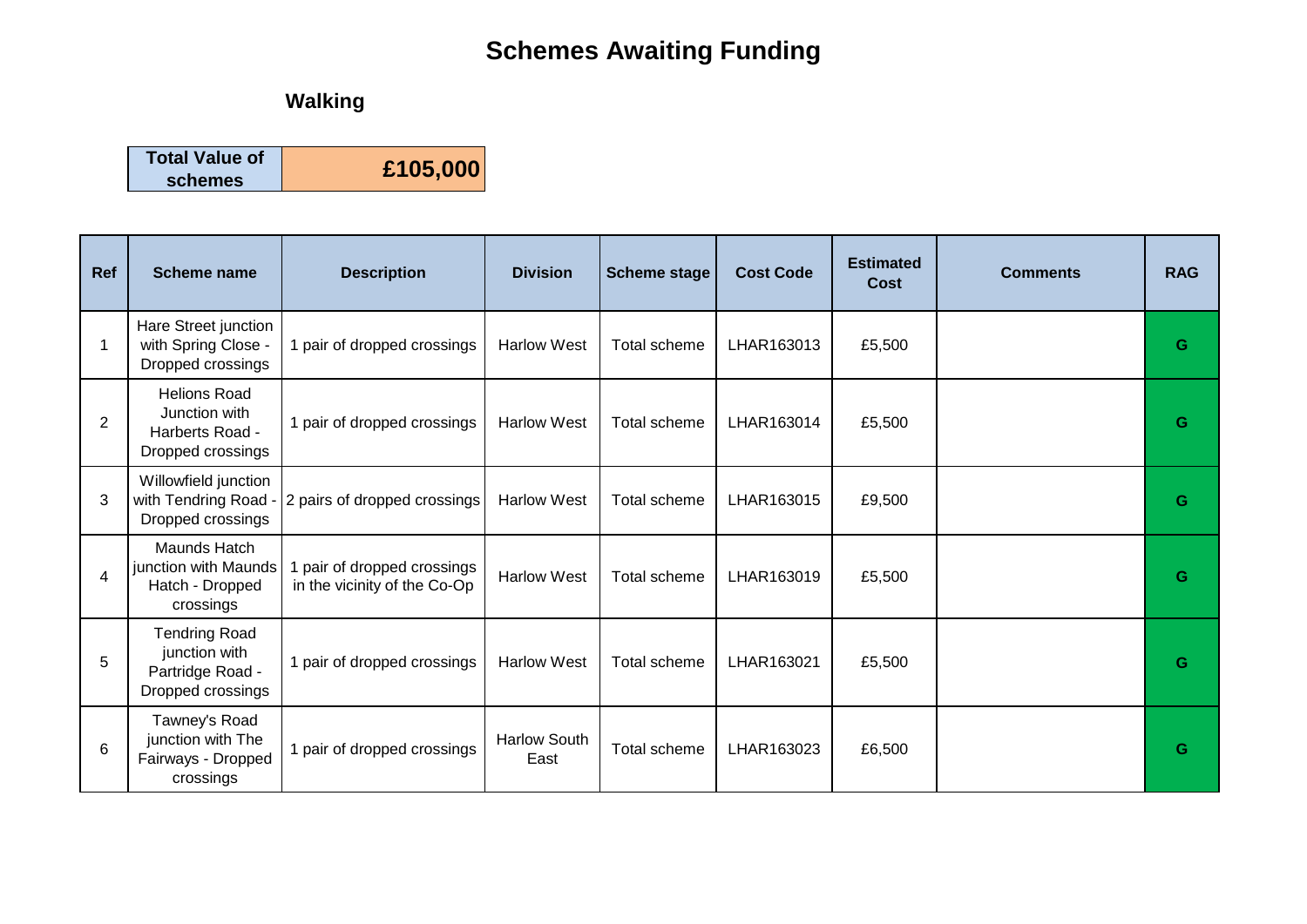## **Schemes Awaiting Funding**

| Ref            | <b>Scheme name</b>                                                               | <b>Description</b>                                                              | <b>Division</b>             | <b>Scheme stage</b> | <b>Cost Code</b> | <b>Estimated</b><br><b>Cost</b> | <b>Comments</b>                                                                                                                                                                                                                                                                                | <b>RAG</b> |
|----------------|----------------------------------------------------------------------------------|---------------------------------------------------------------------------------|-----------------------------|---------------------|------------------|---------------------------------|------------------------------------------------------------------------------------------------------------------------------------------------------------------------------------------------------------------------------------------------------------------------------------------------|------------|
| $\overline{7}$ | Waterhouse Moor -<br>Dropped crossings                                           | Request for 2 pairs of<br>dropped crossings down<br>Waterhouse Moor             | <b>Harlow South</b><br>East | Total scheme        | LHAR163026       | £11,000                         |                                                                                                                                                                                                                                                                                                | G          |
| 8              | Finchmoor - Dropped<br>crossings                                                 | Request for additional<br>dropped crossings down<br>Finchmoor                   | <b>Harlow West</b>          | Total scheme        | LHAR163028       | £30,000                         |                                                                                                                                                                                                                                                                                                | G          |
| 9              | Abercrombie Way<br>junction with<br>Woodcroft - Dropped<br>crossings             | 1 pair of dropped crossings                                                     | <b>Harlow West</b>          | Total scheme        | LHAR163029       | £11,000                         |                                                                                                                                                                                                                                                                                                | G          |
| 10             | <b>Entrance to Church</b><br>Gate School -<br>Dropped crossings                  | 1 pair of dropped crossings                                                     | <b>Harlow North</b>         | Total scheme        | LHAR163003       | £4,000                          |                                                                                                                                                                                                                                                                                                | G          |
| 11             | Miles Close junction<br>with Herbert's -<br>Dropped crossings                    | 1 pair of dropped crossings                                                     | <b>Harlow West</b>          | Total scheme        | LHAR163004       | £5,500                          |                                                                                                                                                                                                                                                                                                | G          |
| 12             | Shawbridge junction<br>next to sign for<br>houses 132-152 -<br>Dropped crossings | 1 pair of dropped crossings                                                     | <b>Harlow West</b>          | Total scheme        | LHAR163008       | £5,500                          |                                                                                                                                                                                                                                                                                                | G          |
| 14             | Little Parndon<br>School, Hodings<br>Road - Zebra<br>crossing                    | Investigations into possible<br>zebra crossing in the vicinity<br>of the school | <b>Harlow West</b>          | Validation          | LHAR203001       | <b>TBC</b>                      | The PV2 assessment has<br>now been completed with the<br>returned readings being<br>outside the required level to<br>qualify for a zebra crossing.<br>Cllr Souter has requested<br>that a CMA is progressed for<br>the Cabinet Member for<br>Highways to make a decision<br>outside of policy. | R          |